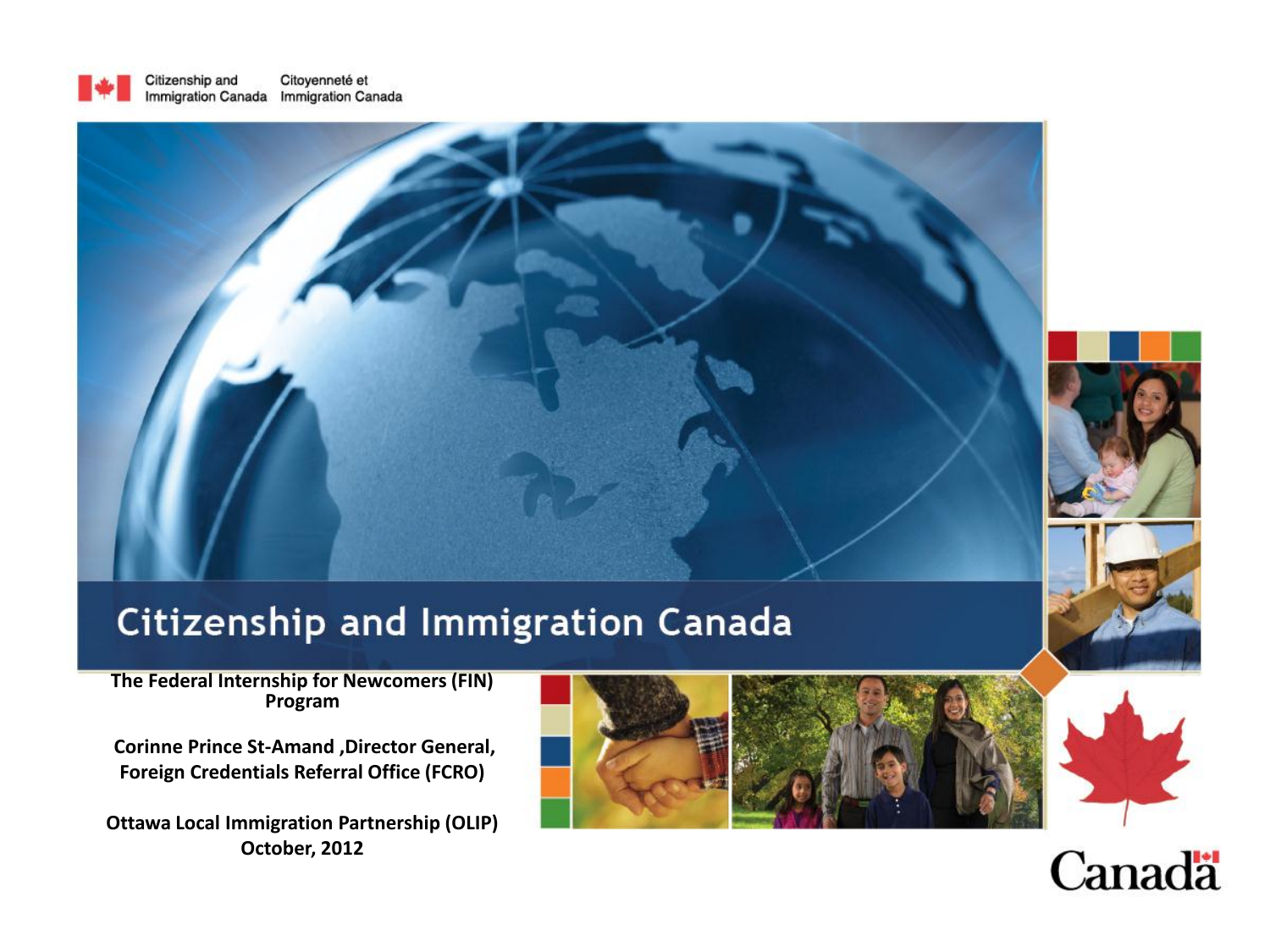# **OBJECTIVES**

- Provide an Overview of the FIN Program
- Highlight Success to date
- Next steps

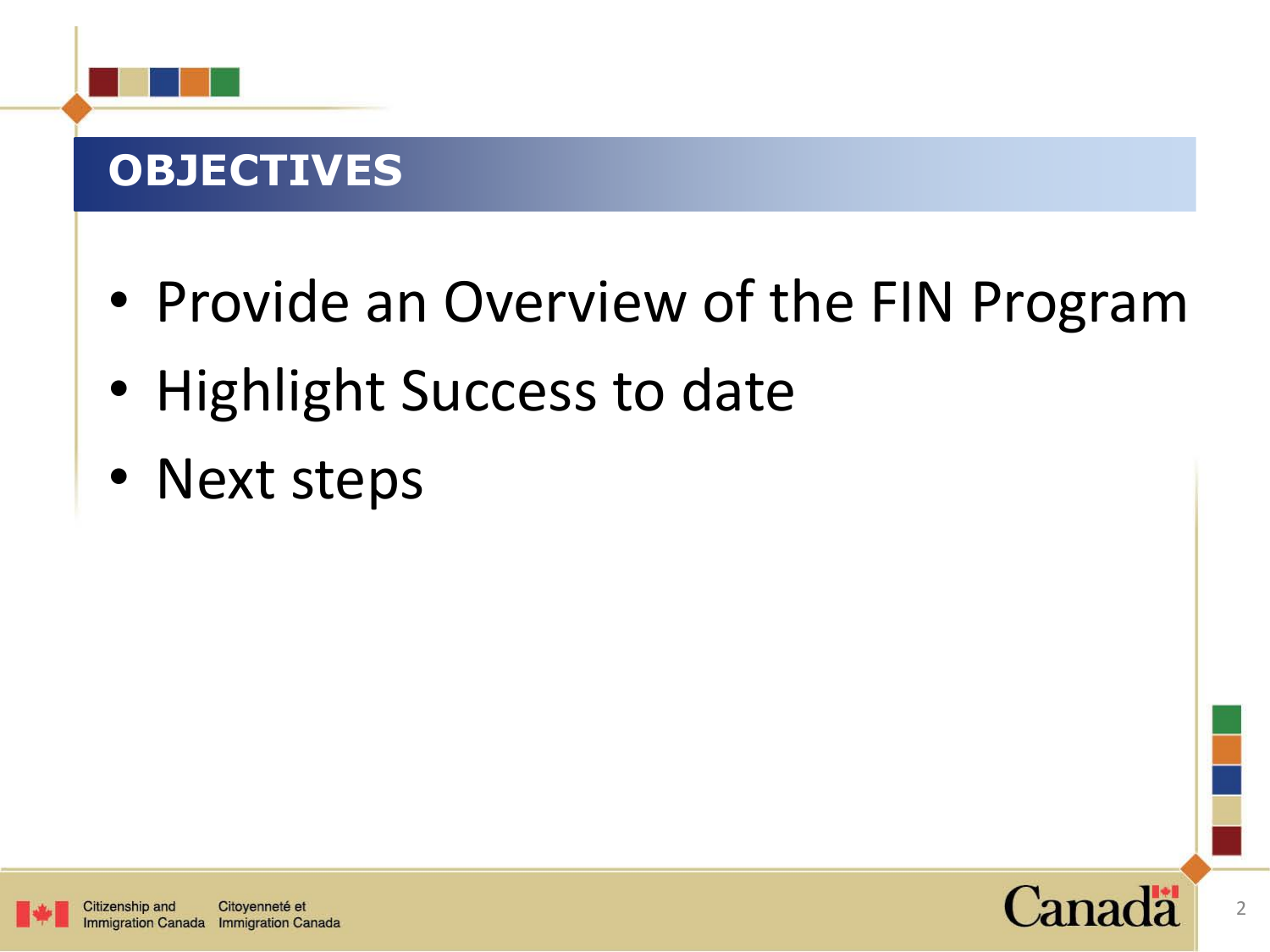### **WHY A FEDERAL INTERNSHIP FOR NEWCOMERS (FIN) PROGRAM?**

- Newcomers to Canada require valuable Canadian work experience in order to improve their integration into the labour market.
- Requirement for Canadian work experience continues to be one of the primary barriers immigrants confront upon arrival in Canada.
	- $\triangleright$  In the Longitudinal Survey of Immigrants to Canada, conducted by Statistics Canada, the number one barrier to employment reported was lack of Canadian work experience.
	- $\triangleright$  Studies show that overall, immigrants found employment within their field in only four out of ten cases.

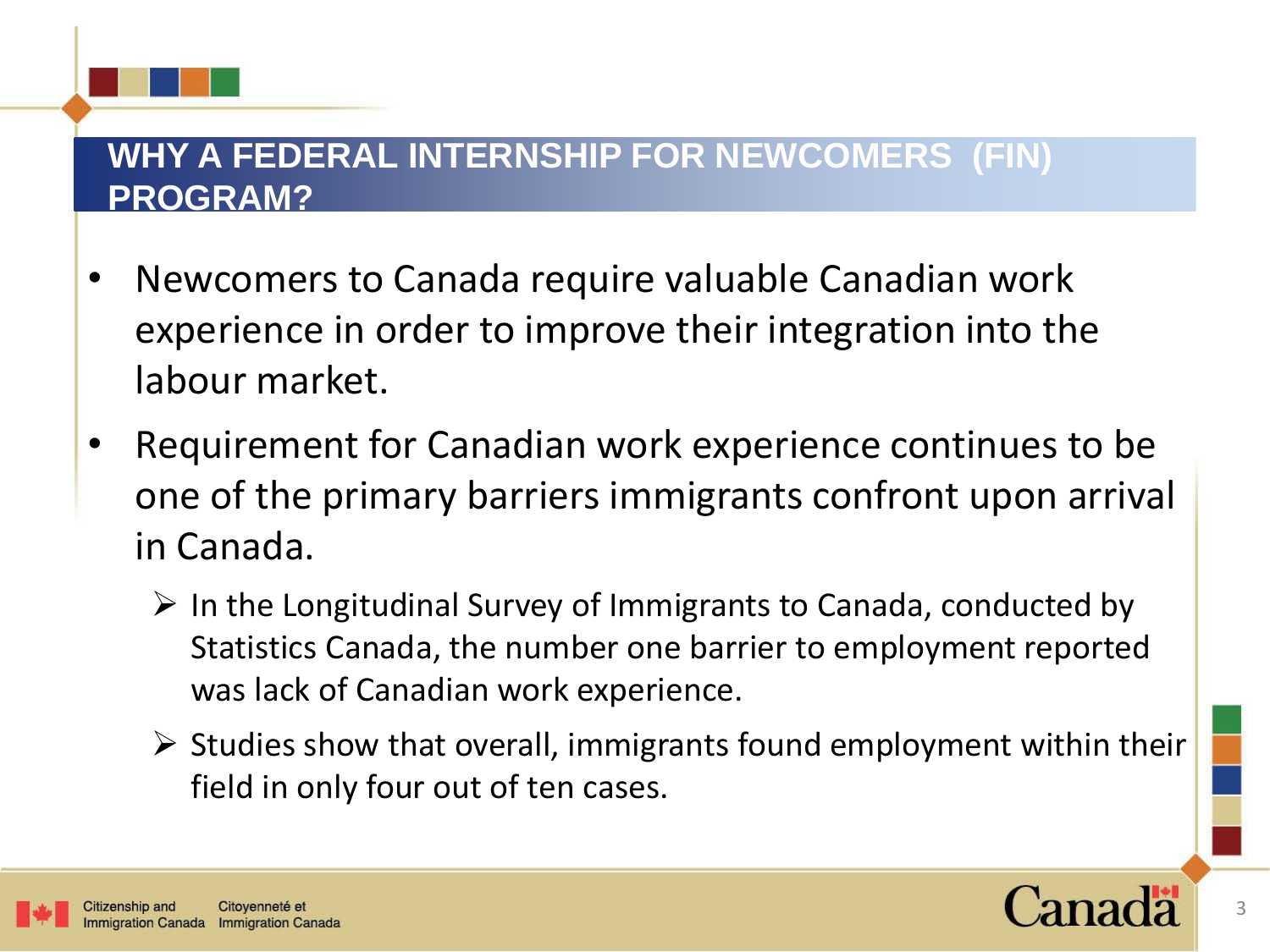### **BACKGROUND**

- Previously a CIC/HRSDC pilot, The Federal Internship for Newcomers (FIN) Program has been in place since April 2010 and delivered through the Foreign Credential Referral Office (FCRO) of CIC.
- Program provides newcomers with the opportunity to gain Canadian work experience within the federal government and private sector organizations, with a view to improving integration into the Canadian labour market.
- Program is currently delivered in partnership with Immigrant Serving Organizations (ISOs) in Ottawa, Toronto, and Vancouver that screen for employment readiness.

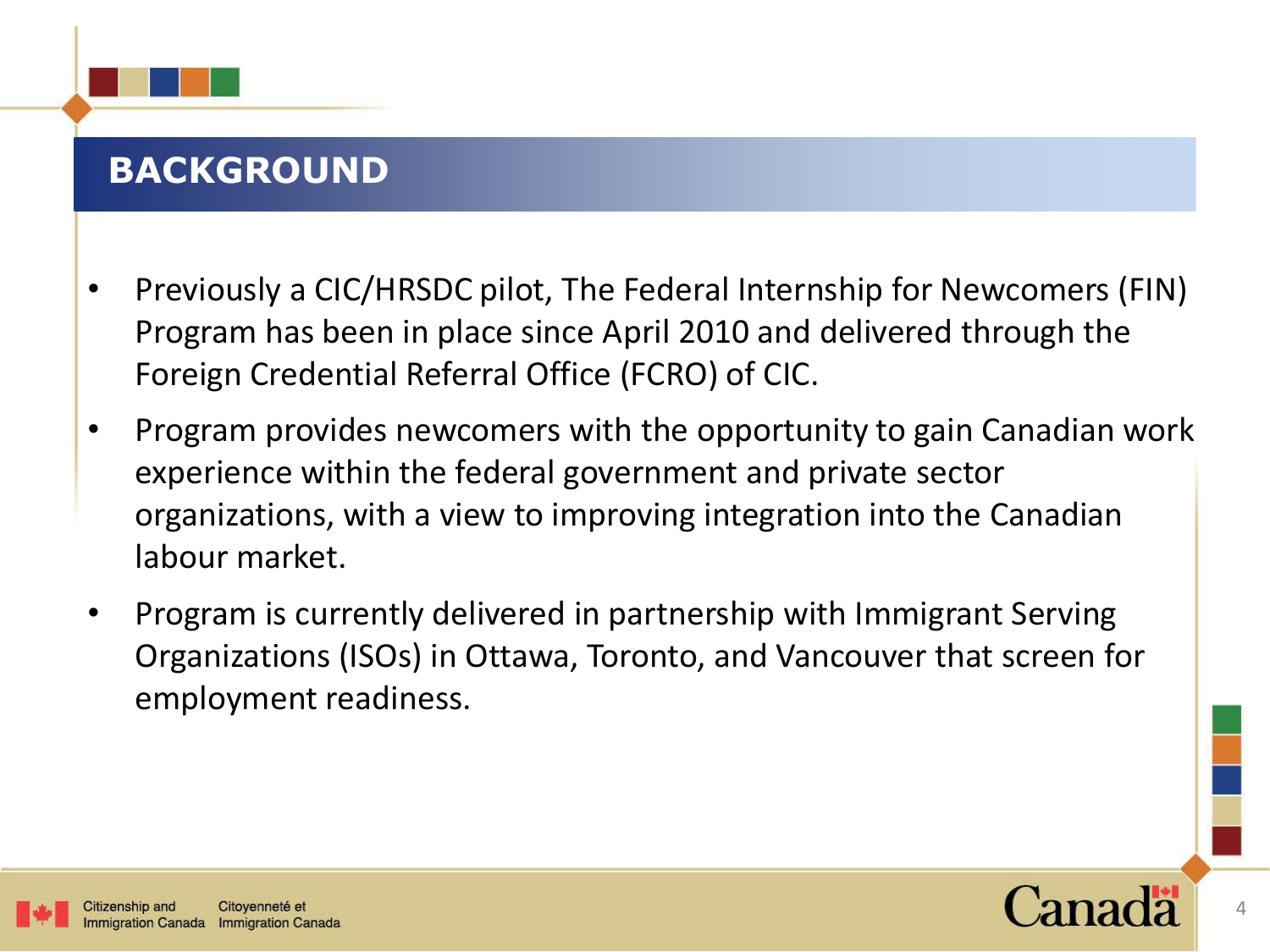# **BACKGROUND (Cont'd)**

- The FIN Program is open to:
	- $\triangleright$  Permanent residents and Canadian citizens who have been in Canada less than 10 years
	- $\triangleright$  Candidates with a post secondary degree (Assessment of Foreign Credentials not mandatory but recommended throughout the duration of the internship)
- Placements range from 4 to 8 months
- The salary is paid by the hiring department
- Internship fields identified according to departmental demand include: policy, administration, project management, computer science, communications, scientific fields, and finance.

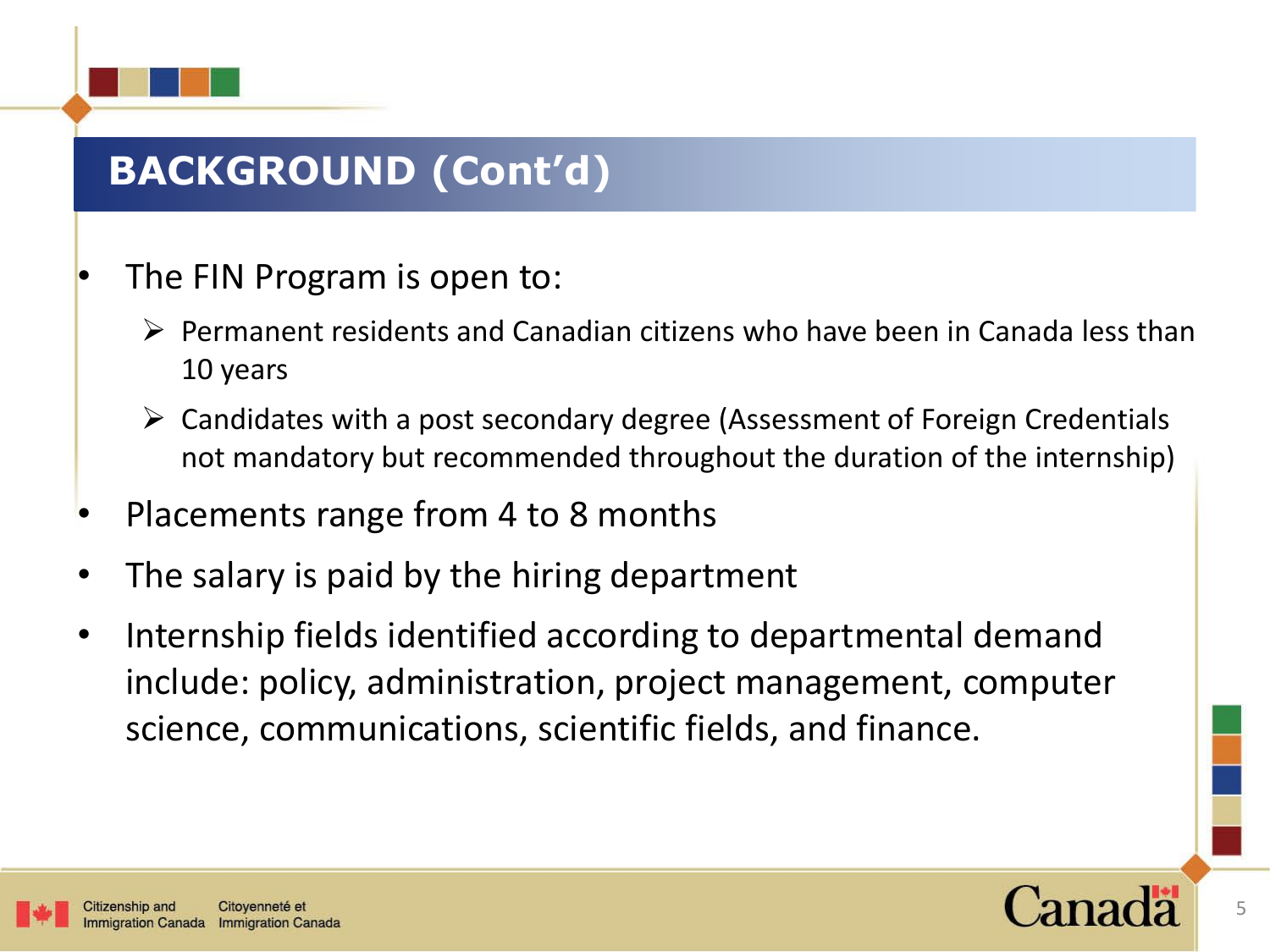

# **SUCCESS TO DATE**

•21 participating Federal Departments and Agencies and growing interest from additional organizations.

•130 interns placed across various departments and agencies since the Program's launch in 2010.

•Successful expansion to Toronto and Vancouver

Partnerships were developed with 13 additional ISOs and various departments and agencies.

Exploring a possible pilot in Calgary for the 2012/13 year subject to demand

•Expansion to the private sector announced in May 2012 Current private sector partners include: CGI, Canadian Imperial Bank of Commerce, Royal Bank of Canada and Scotia Bank.

•Recent interns exit survey to assess employment outcomes found the majority (75%) of interns found work after completing their internship, and the vast majority felt that their work was commensurate with their skills, experience and education.

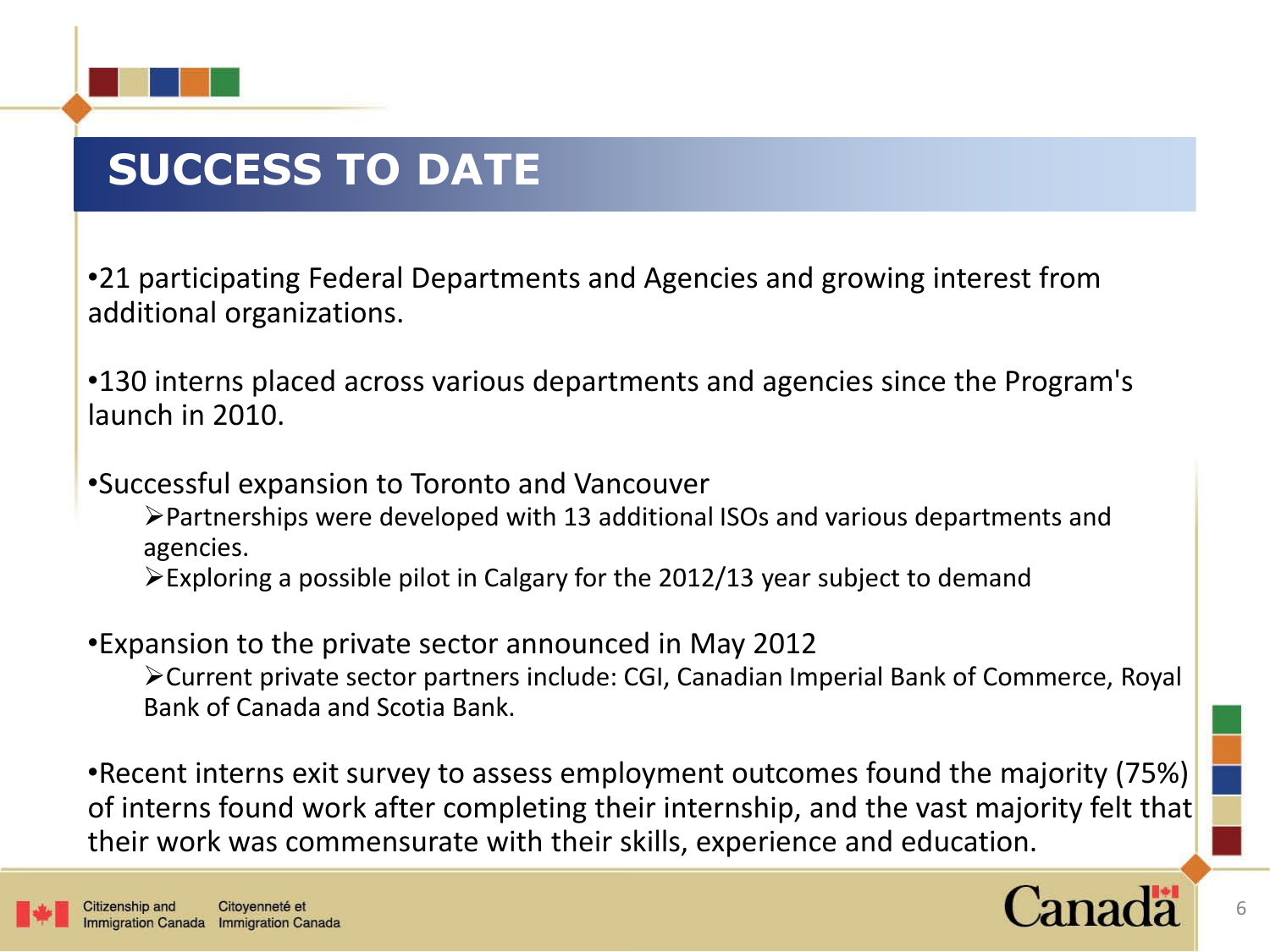# **BENEFITS**

### **Participants:**

• Gain valuable Canadian work experience that will enhance career opportunities.

What are the best by

- Enhance employability skills to apply for long term employment.
- Build networks through a mentoring relationship for the duration of the internship.
- Participate in orientation sessions and access essential training including crosscultural awareness.
- Are better placed to integrate into the Canadian labour market.

### **Organizations:**

- Opportunity to meet hiring requirements through a pool of highly qualified candidates
- Increase workplace performance
- Enhance productivity and creativity through diverse approaches and perspectives
- Increase organizational performance
- Better respond to diverse customers and expand local and global networks.
- Participate in career development opportunities (cross cultural training and mentoring).



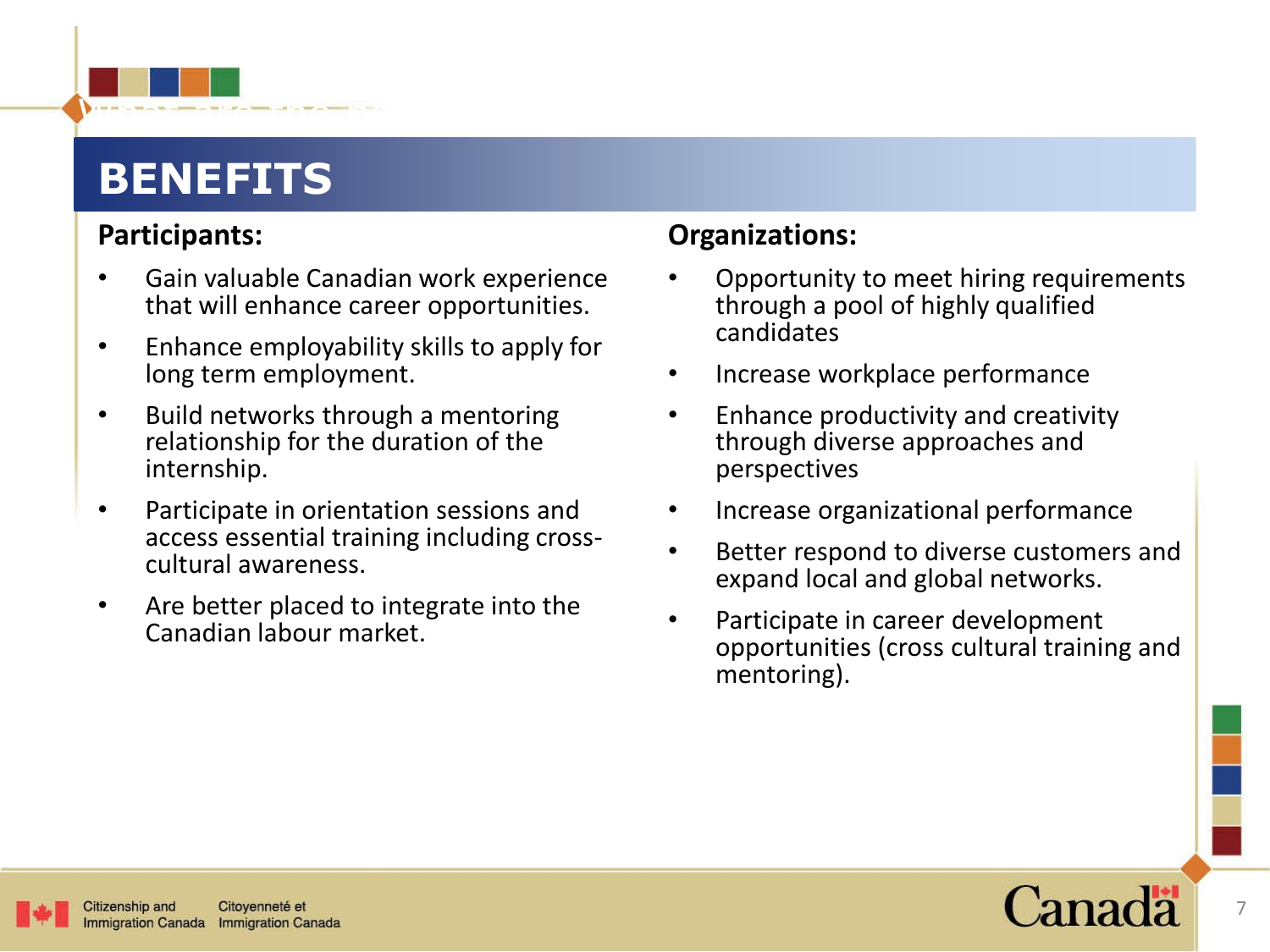





Citizenship and Citoyenneté et Immigration Canada Immigration Canada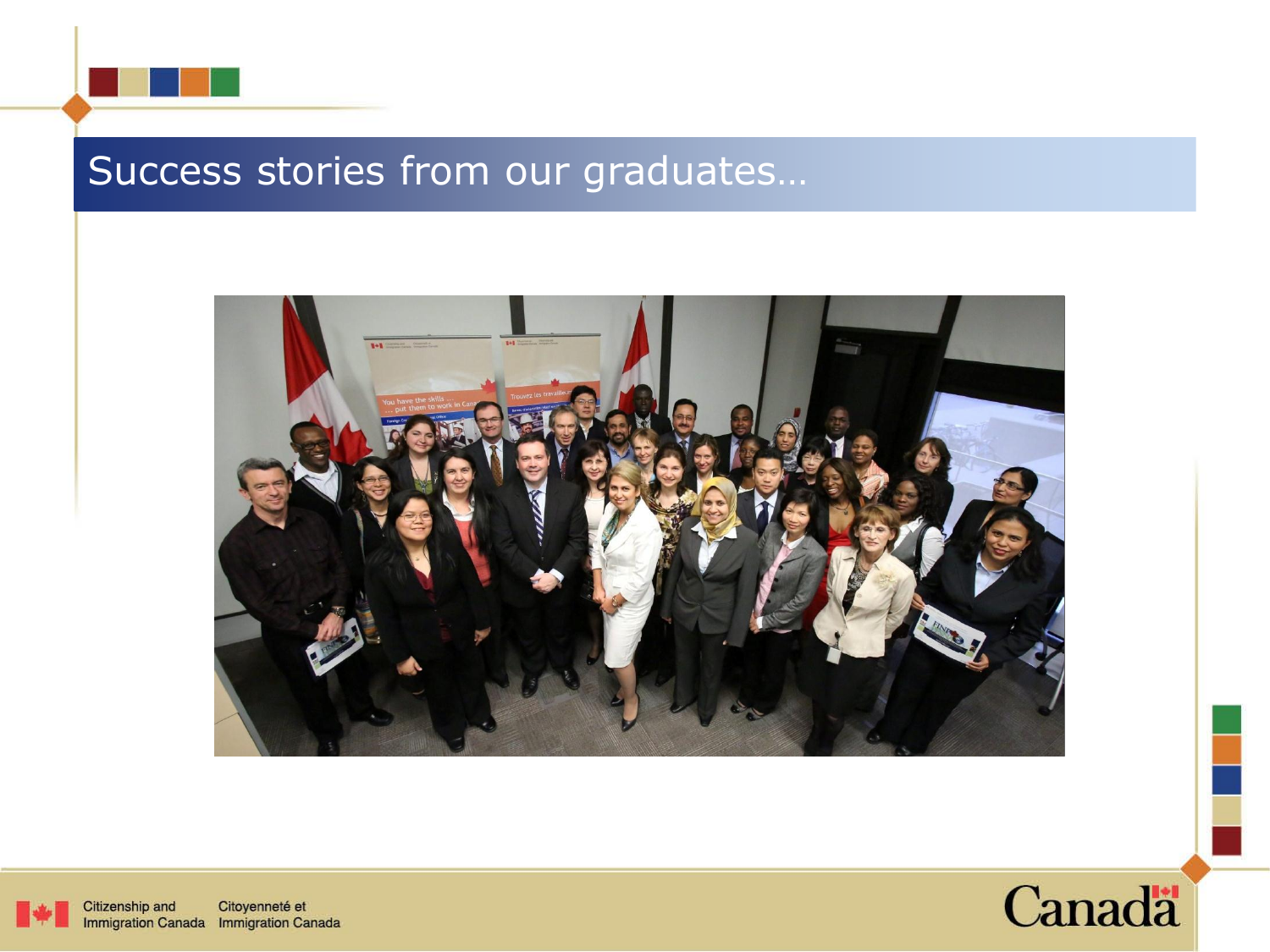### Ha: Trade Policy Analyst, Agriculture

### **His Story:**

- Immigrated to Canada with his family from Vietnam as a doctoral student in 2005 and became a permanent resident in 2008.
- Studied at the University of Manchester, University of Vietnam, Ukraine and he is currently completing his doctorate in public policy at Carleton University in Ottawa.
- Obtained bachelor's of Law and International Studies, and Masters of public policy.
- Obtained a term position at Agriculture Canada



*"The FINP internships have enabled me to acquire not only technical, work-related skills but also improve my soft, transferable skills such as communication, interpersonal and problem-solving skills ...that would definitely be vital in my next phase of securing a permanent position."*



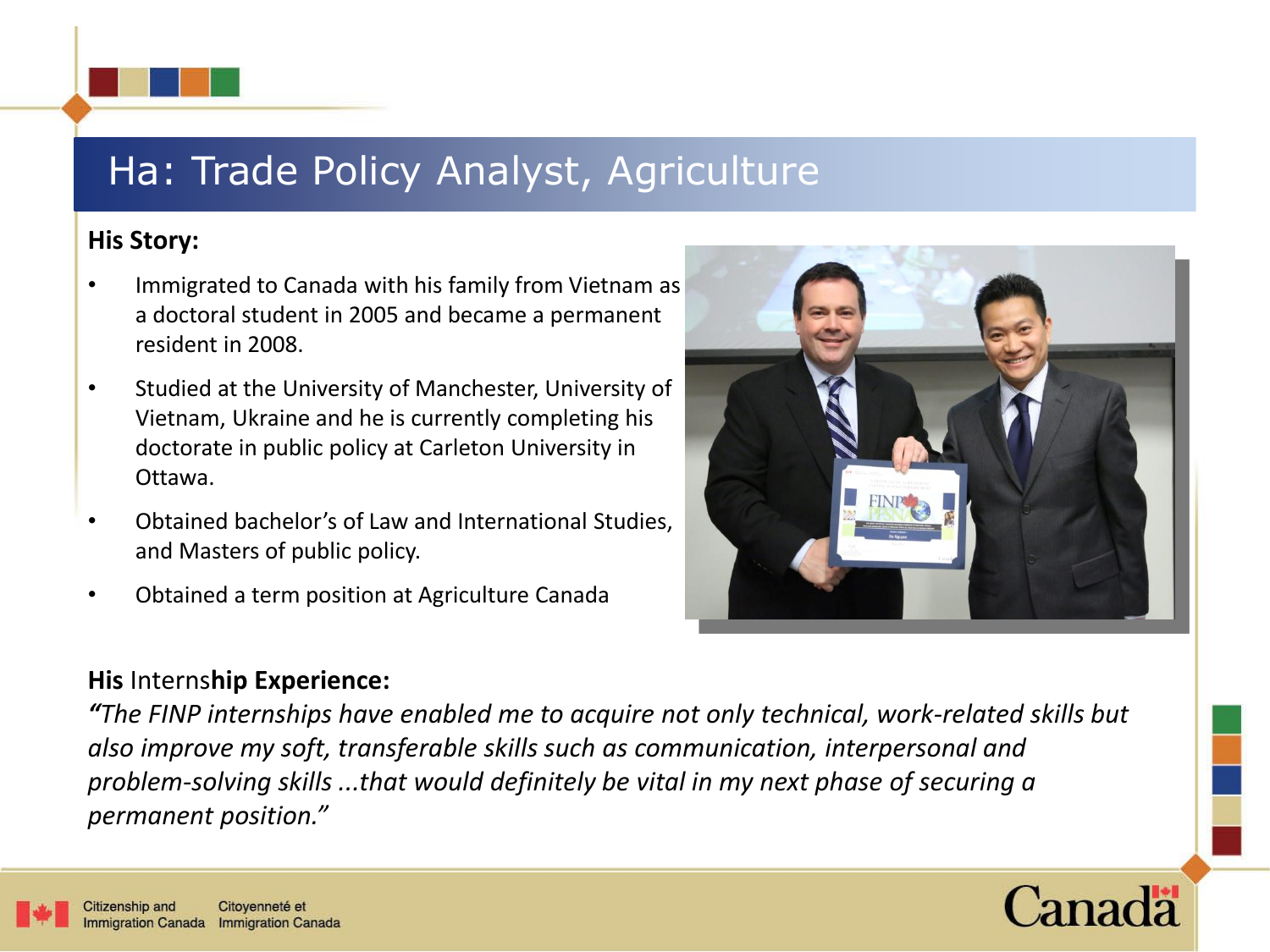### Jean-Marie: Finance/Program Officer, CIC



### **His Internship Experience:**

#### **His Story:**

- Immigrated to Canada through the World University Service of Canada's (WUSC) Student Refugee Program in 2006 after spending 12 years in refugee camp in Malawi.
- Studied at Algoma University at Sault Ste-Marie, Ontario.
- Obtained a Bachelor's degree in Finance and Economics in 2010.
- Obtained a position as a financial analyst in the private sector – has since returned to school for further studies.

"*The opportunity equipped me with valuable, career-boosting experience...The internship at CIC has been a life-transforming experience and shaped my professional identity and approach for many years to come."*

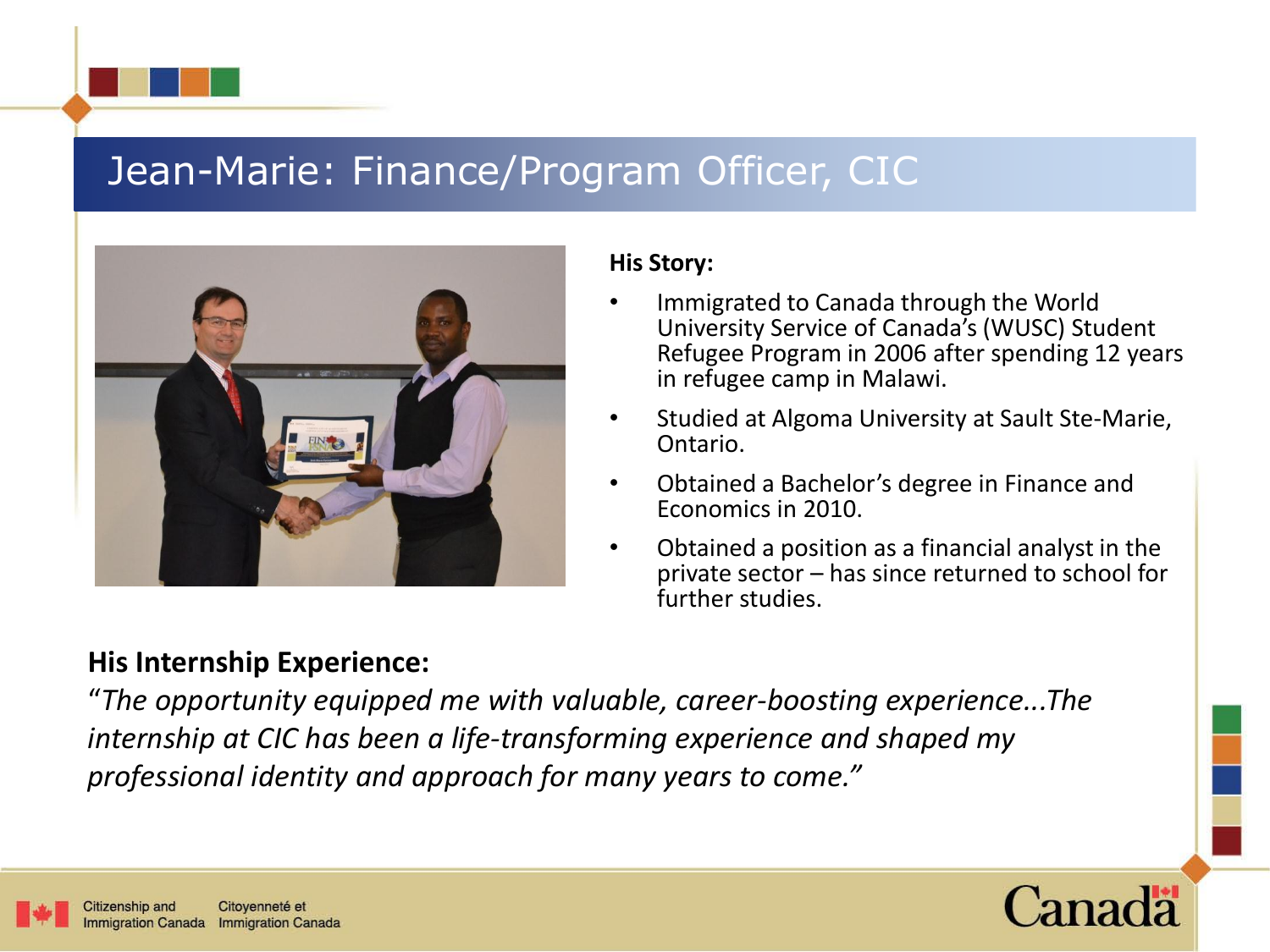### Here's what employers are saying

• *"We have had an excellent experience with our intern – from day one a real team player with a strong work ethic and capacity as well as an all-around fun person to work with and lead. Over the last eight months we have learned much and hope we have provided a good introduction to the fast moving and high intensity environment of a policy shop." - CIC Manager*



*"I find that our interns quickly understand what we are trying to accomplish and are not only motivated to do good work, but are motivated to improve our program and help families. The Interns arrive with an open mind; a willingness and eagerness to learn while working; and bring with them an array of skills and abilities that complement our own." - HRSD Manager*



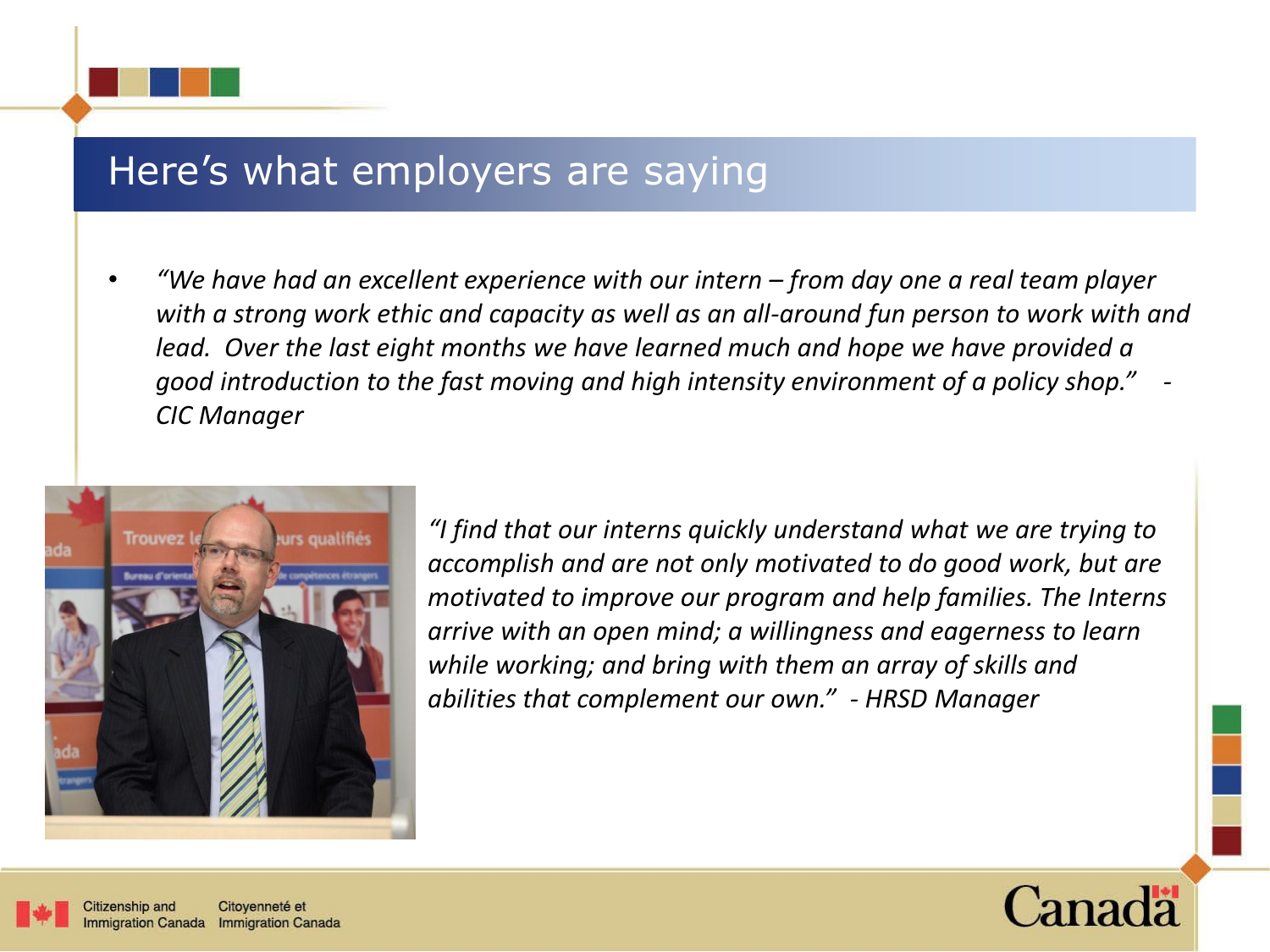# Next steps

- Continued expansion to additional departments/agencies and crown corporations.
- Development of partnerships with additional private sector partners.
- Organized sector specific employer roundtables and networking events.

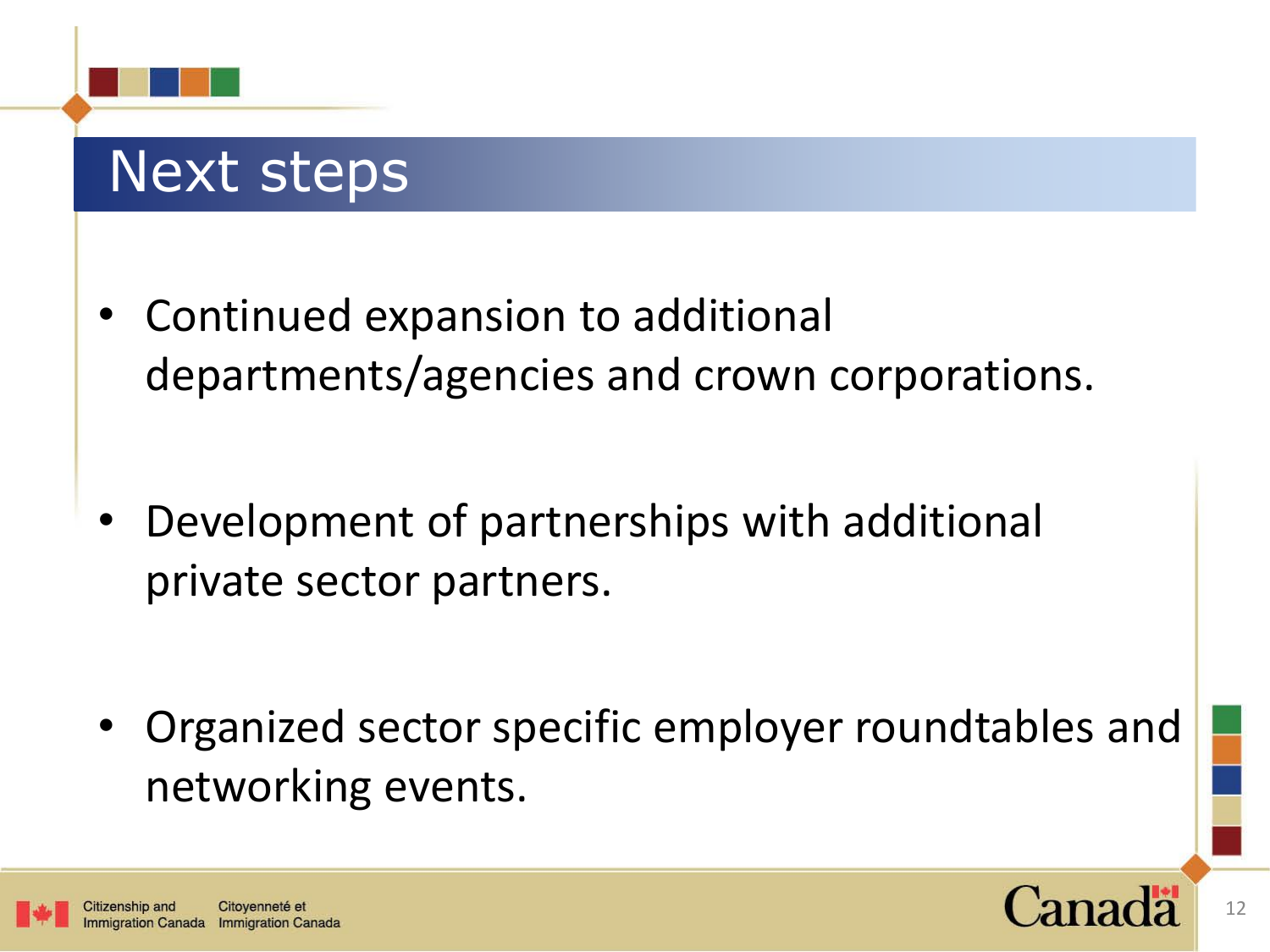

# **CONTACT INFORMATION**

- Corinne Prince St-Amand Director General, FCRO [Corinne.Prince-St-Amand@cic.gc.ca](mailto:Corinne.Prince-St-Amand@cic.gc.ca) T: 613-941-2769
- Mary Da Costa Lauzon, Manager, FCRO [Mary.Da-Costa-Lauzon@cic.gc.ca](mailto:Mary.Da-Costa-Lauzon@cic.gc.ca) T: 613-941-8970